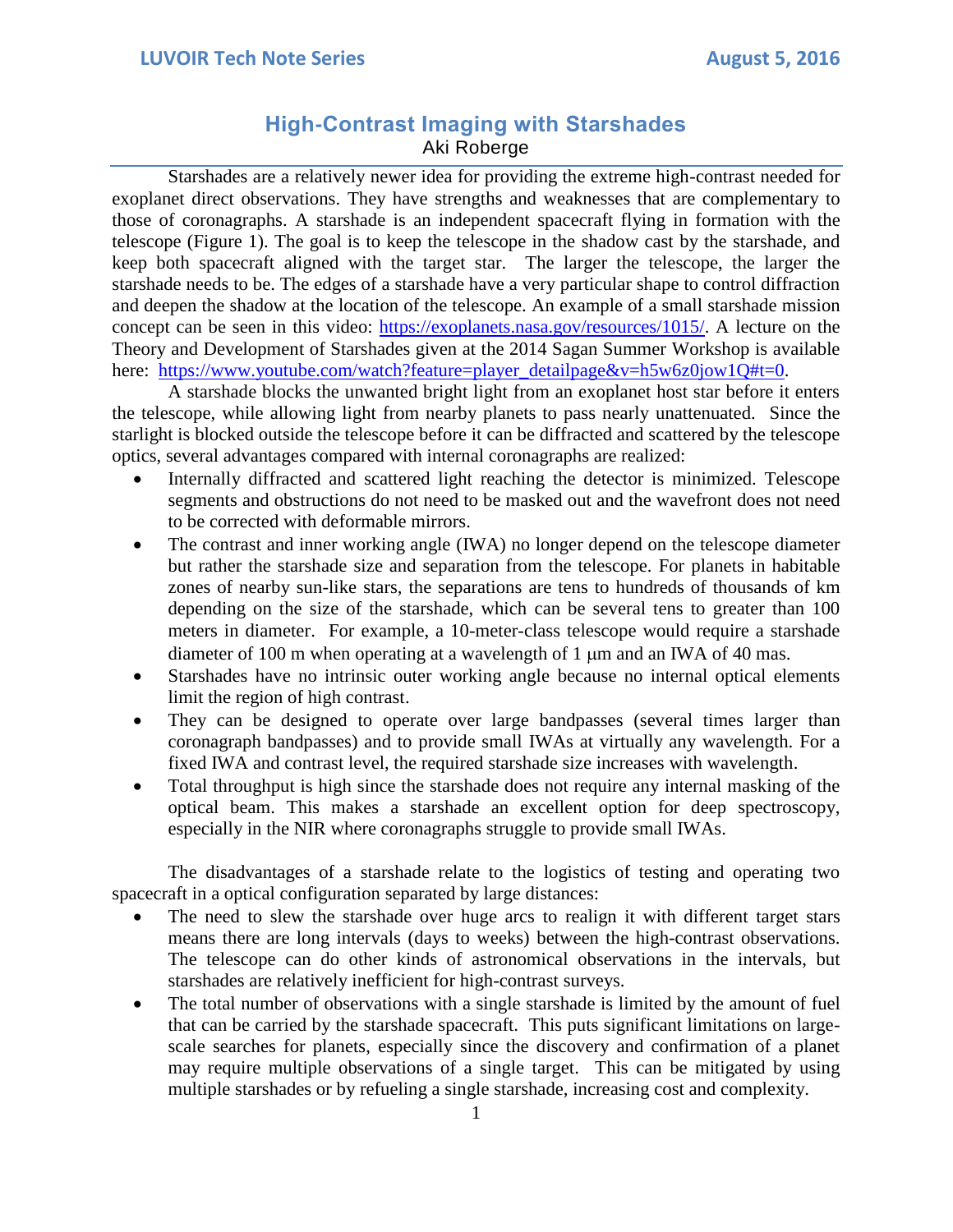- To avoid scattering sunlight off the starshade and into the telescope, the angle of the starshade-telescope configuration compared with the sum is limited; therefore a specific target can only be observed at specific periods during the year. This makes scheduling of repeat observations for orbit determination difficult.
- The starshade and telescope must be precisely aligned during observations to maintain high contrast. Keeping the telescope in the darkest part of the starshade shadow generally translates to lateral position precision of about a meter (the separation precision is hundreds of kilometers).
- Full-scale end-to-end system tests on the ground are not possible. Sub-scale tests are being be done in the lab and in the field (Figure 2); however without full-scale tests in realistic conditions, there will always remain a certain level of risk in determining performance.
- The large sizes of starshades means that they must be folded up for launch and deployed in space. Launching the starshade with the telescope increases volume constraints on both spacecraft, while launching the starshade separately leads to increased launch costs.
- The exact shape of the optical edge must be accurate (on the order of 100 µm tolerance for contrast in the  $10^{-10}$  range) after deployment. Further, the thin edge of the starshade must be engineered to minimize sunlight scattering back into the telescope. The fabrication of high-precision starshade edges is an area of active work.

More information on starshade technology development may be found at [https://exoplanets.nasa.gov/exep/technology/technology-overview/.](https://exoplanets.nasa.gov/exep/technology/technology-overview/)



**Figure 1: Artist's conception of the Exo-S mission concept, a starshade paired with a small telescope. The image captures a moment just after starshade deployment. Credit: NASA / JPL / Caltech.**